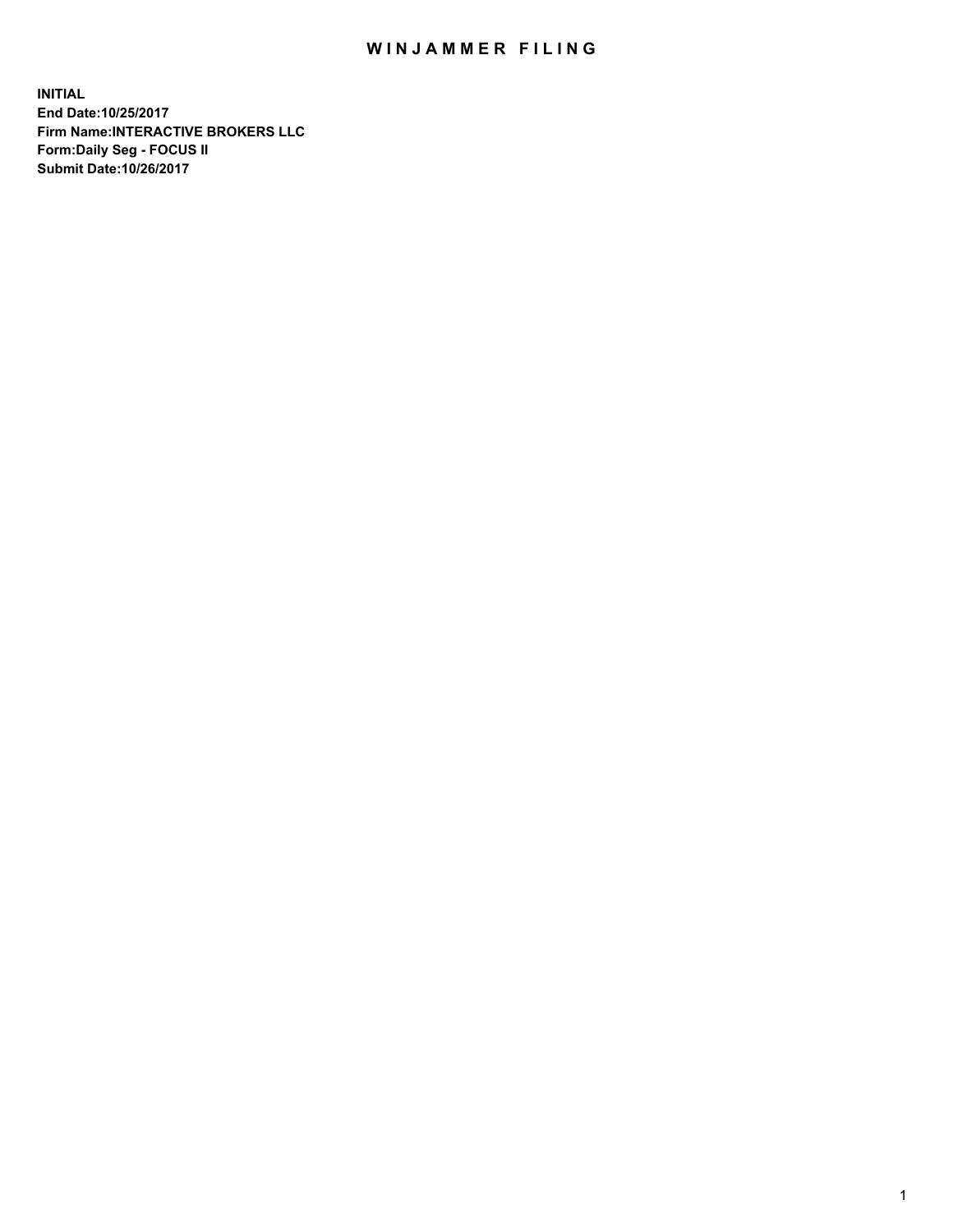## **INITIAL End Date:10/25/2017 Firm Name:INTERACTIVE BROKERS LLC Form:Daily Seg - FOCUS II Submit Date:10/26/2017 Daily Segregation - Cover Page**

| Name of Company<br><b>Contact Name</b><br><b>Contact Phone Number</b><br><b>Contact Email Address</b>                                                                                                                                                                                                                          | <b>INTERACTIVE BROKERS LLC</b><br><b>James Menicucci</b><br>203-618-8085<br>jmenicucci@interactivebrokers.c<br>om |
|--------------------------------------------------------------------------------------------------------------------------------------------------------------------------------------------------------------------------------------------------------------------------------------------------------------------------------|-------------------------------------------------------------------------------------------------------------------|
| FCM's Customer Segregated Funds Residual Interest Target (choose one):<br>a. Minimum dollar amount: ; or<br>b. Minimum percentage of customer segregated funds required:% ; or<br>c. Dollar amount range between: and; or<br>d. Percentage range of customer segregated funds required between:% and%.                         | $\overline{\mathbf{0}}$<br>0<br><u>155,000,000 245,000,000</u><br><u>00</u>                                       |
| FCM's Customer Secured Amount Funds Residual Interest Target (choose one):<br>a. Minimum dollar amount: ; or<br>b. Minimum percentage of customer secured funds required:%; or<br>c. Dollar amount range between: and; or<br>d. Percentage range of customer secured funds required between:% and%.                            | $\overline{\mathbf{0}}$<br>$\pmb{0}$<br>80,000,000 120,000,000<br>0 <sub>0</sub>                                  |
| FCM's Cleared Swaps Customer Collateral Residual Interest Target (choose one):<br>a. Minimum dollar amount: ; or<br>b. Minimum percentage of cleared swaps customer collateral required:% ; or<br>c. Dollar amount range between: and; or<br>d. Percentage range of cleared swaps customer collateral required between:% and%. | $\underline{\mathbf{0}}$<br>$\underline{\mathbf{0}}$<br>0 <sub>0</sub><br>00                                      |

Attach supporting documents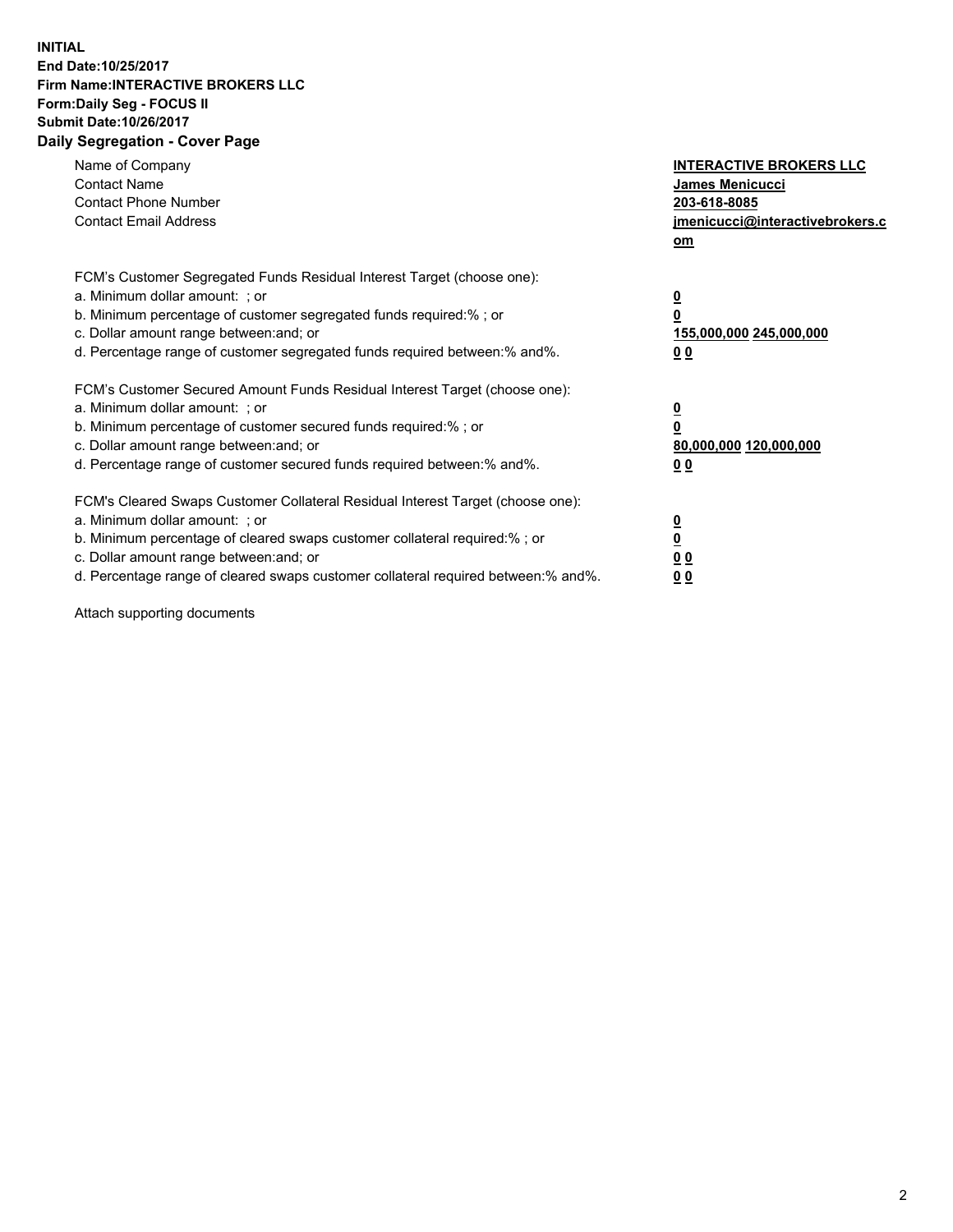## **INITIAL End Date:10/25/2017 Firm Name:INTERACTIVE BROKERS LLC Form:Daily Seg - FOCUS II Submit Date:10/26/2017**

|     | <b>Daily Segregation - Secured Amounts</b>                                                  |                                  |
|-----|---------------------------------------------------------------------------------------------|----------------------------------|
|     | Foreign Futures and Foreign Options Secured Amounts                                         |                                  |
|     | Amount required to be set aside pursuant to law, rule or regulation of a foreign            | $0$ [7305]                       |
|     | government or a rule of a self-regulatory organization authorized thereunder                |                                  |
| 1.  | Net ledger balance - Foreign Futures and Foreign Option Trading - All Customers             |                                  |
|     | A. Cash                                                                                     | 409,948,718 [7315]               |
|     | B. Securities (at market)                                                                   | 0[7317]                          |
| 2.  | Net unrealized profit (loss) in open futures contracts traded on a foreign board of trade   | 17,522,496 [7325]                |
| 3.  | Exchange traded options                                                                     |                                  |
|     | a. Market value of open option contracts purchased on a foreign board of trade              | 25,098 [7335]                    |
|     | b. Market value of open contracts granted (sold) on a foreign board of trade                | -43,847 [7337]                   |
| 4.  | Net equity (deficit) (add lines 1.2. and 3.)                                                | 427,452,465 [7345]               |
| 5.  | Account liquidating to a deficit and account with a debit balances - gross amount           | 3,047 [7351]                     |
|     | Less: amount offset by customer owned securities                                            | 0 [7352] 3,047 [7354]            |
| 6.  | Amount required to be set aside as the secured amount - Net Liquidating Equity              | 427,455,512 [7355]               |
|     | Method (add lines 4 and 5)                                                                  |                                  |
| 7.  | Greater of amount required to be set aside pursuant to foreign jurisdiction (above) or line | 427,455,512 [7360]               |
|     | 6.                                                                                          |                                  |
|     | FUNDS DEPOSITED IN SEPARATE REGULATION 30.7 ACCOUNTS                                        |                                  |
| 1.  | Cash in banks                                                                               |                                  |
|     | A. Banks located in the United States                                                       | 130,438,224 [7500]               |
|     | B. Other banks qualified under Regulation 30.7                                              | 0 [7520] 130,438,224 [7530]      |
| 2.  | Securities                                                                                  |                                  |
|     | A. In safekeeping with banks located in the United States                                   | 343,659,040 [7540]               |
|     | B. In safekeeping with other banks qualified under Regulation 30.7                          | 0 [7560] 343,659,040 [7570]      |
| 3.  | Equities with registered futures commission merchants                                       |                                  |
|     | A. Cash                                                                                     | $0$ [7580]                       |
|     | <b>B.</b> Securities                                                                        | $0$ [7590]                       |
|     | C. Unrealized gain (loss) on open futures contracts                                         | $0$ [7600]                       |
|     | D. Value of long option contracts                                                           | $0$ [7610]                       |
|     | E. Value of short option contracts                                                          | 0 [7615] 0 [7620]                |
| 4.  | Amounts held by clearing organizations of foreign boards of trade                           |                                  |
|     | A. Cash                                                                                     | $0$ [7640]                       |
|     | <b>B.</b> Securities                                                                        | $0$ [7650]                       |
|     | C. Amount due to (from) clearing organization - daily variation                             | $0$ [7660]                       |
|     | D. Value of long option contracts                                                           | $0$ [7670]                       |
|     | E. Value of short option contracts                                                          | 0 [7675] 0 [7680]                |
| 5.  | Amounts held by members of foreign boards of trade                                          |                                  |
|     | A. Cash                                                                                     | 69,977,969 [7700]                |
|     | <b>B.</b> Securities                                                                        | $0$ [7710]                       |
|     | C. Unrealized gain (loss) on open futures contracts                                         | 10,477,834 [7720]                |
|     | D. Value of long option contracts                                                           | 25,098 [7730]                    |
|     | E. Value of short option contracts                                                          | -43,847 [7735] 80,437,054 [7740] |
| 6.  | Amounts with other depositories designated by a foreign board of trade                      | $0$ [7760]                       |
| 7.  | Segregated funds on hand                                                                    | $0$ [7765]                       |
| 8.  | Total funds in separate section 30.7 accounts                                               | 554,534,318 [7770]               |
| 9.  | Excess (deficiency) Set Aside for Secured Amount (subtract line 7 Secured Statement         | 127,078,806 [7380]               |
|     | Page 1 from Line 8)                                                                         |                                  |
| 10. | Management Target Amount for Excess funds in separate section 30.7 accounts                 | 80,000,000 [7780]                |
| 11. | Excess (deficiency) funds in separate 30.7 accounts over (under) Management Target          | 47,078,806 [7785]                |
|     |                                                                                             |                                  |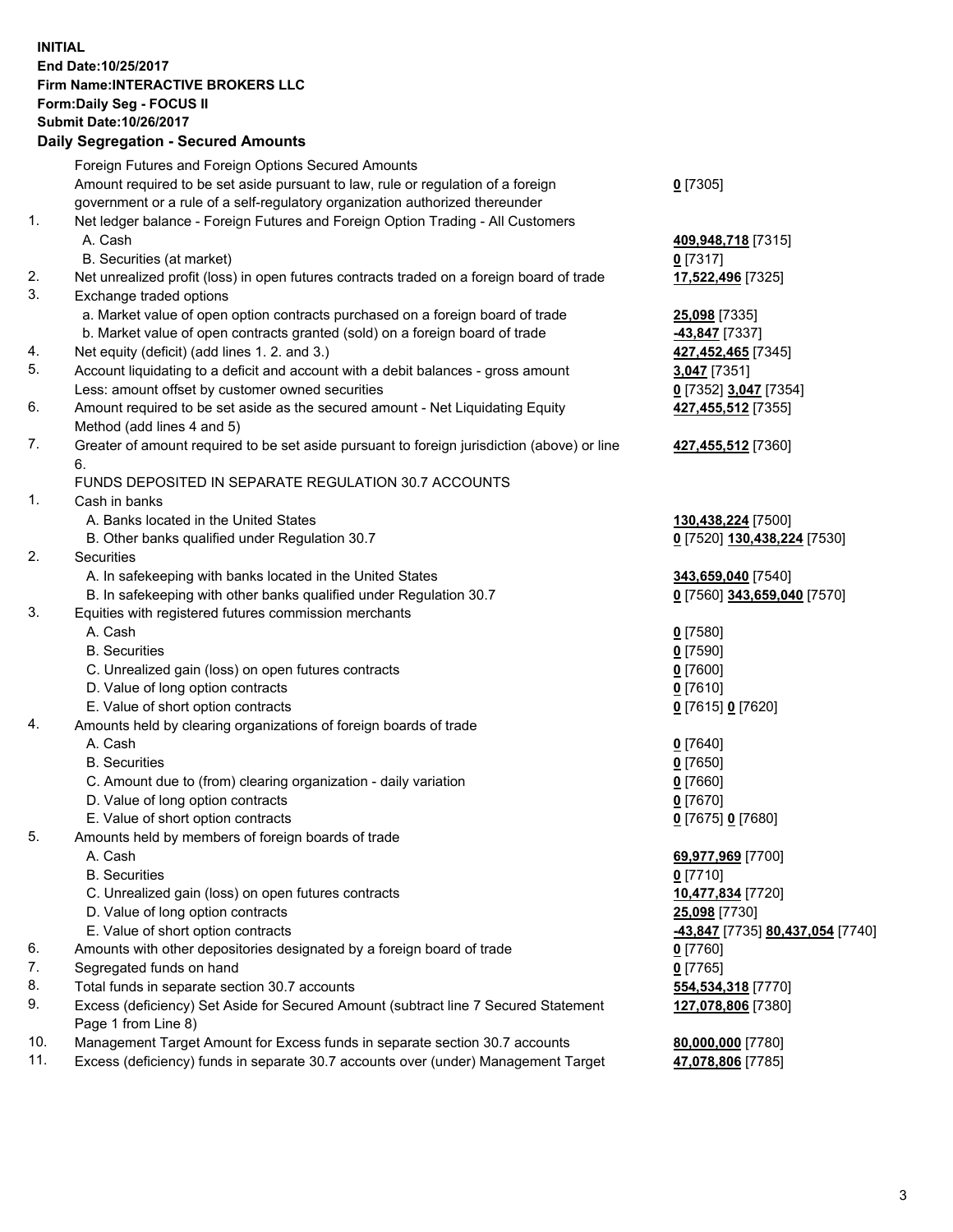**INITIAL End Date:10/25/2017 Firm Name:INTERACTIVE BROKERS LLC Form:Daily Seg - FOCUS II Submit Date:10/26/2017 Daily Segregation - Segregation Statement** SEGREGATION REQUIREMENTS(Section 4d(2) of the CEAct) 1. Net ledger balance A. Cash **4,697,634,952** [7010] B. Securities (at market) **0** [7020] 2. Net unrealized profit (loss) in open futures contracts traded on a contract market **-110,502,947** [7030] 3. Exchange traded options A. Add market value of open option contracts purchased on a contract market **125,349,103** [7032] B. Deduct market value of open option contracts granted (sold) on a contract market **-241,527,872** [7033] 4. Net equity (deficit) (add lines 1, 2 and 3) **4,470,953,236** [7040] 5. Accounts liquidating to a deficit and accounts with debit balances - gross amount **206,878** [7045] Less: amount offset by customer securities **0** [7047] **206,878** [7050] 6. Amount required to be segregated (add lines 4 and 5) **4,471,160,114** [7060] FUNDS IN SEGREGATED ACCOUNTS 7. Deposited in segregated funds bank accounts A. Cash **1,112,796,722** [7070] B. Securities representing investments of customers' funds (at market) **2,345,055,220** [7080] C. Securities held for particular customers or option customers in lieu of cash (at market) **0** [7090] 8. Margins on deposit with derivatives clearing organizations of contract markets A. Cash **17,967,569** [7100] B. Securities representing investments of customers' funds (at market) **1,322,983,480** [7110] C. Securities held for particular customers or option customers in lieu of cash (at market) **0** [7120] 9. Net settlement from (to) derivatives clearing organizations of contract markets **-9,928,391** [7130] 10. Exchange traded options A. Value of open long option contracts **125,304,986** [7132] B. Value of open short option contracts **-241,469,870** [7133] 11. Net equities with other FCMs A. Net liquidating equity **0** [7140] B. Securities representing investments of customers' funds (at market) **0** [7160] C. Securities held for particular customers or option customers in lieu of cash (at market) **0** [7170] 12. Segregated funds on hand **0** [7150] 13. Total amount in segregation (add lines 7 through 12) **4,672,709,716** [7180] 14. Excess (deficiency) funds in segregation (subtract line 6 from line 13) **201,549,602** [7190] 15. Management Target Amount for Excess funds in segregation **155,000,000** [7194] **46,549,602** [7198]

16. Excess (deficiency) funds in segregation over (under) Management Target Amount Excess